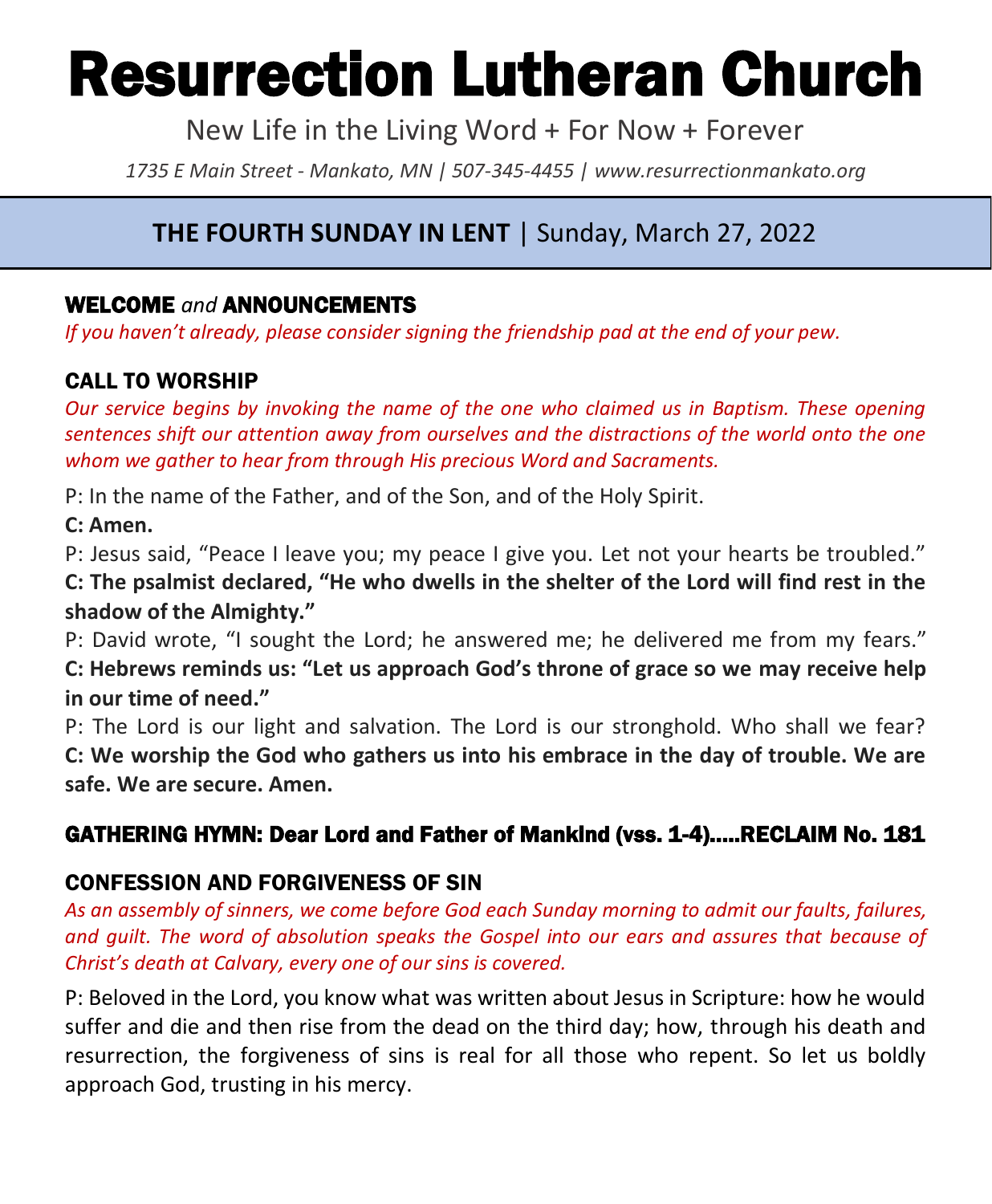P: Gracious God,

**C: We daily fall short of your glory. We turn inward, ignoring the world around us. We forget that you have saved your people before and promise to do so again. Remember not the deeds of our past, but turn our faces toward the cross of Christ, where your forgiveness is sure, your welcome clear, and your love overflows. Amen.**

P: Like a hen who gathers her chicks, God embraces you in his tender care. Like manna in the desert, God feeds you with his mercy. Like a loving Father, God runs to meet you this day. Hear the good news: our Lord Jesus Christ, by his death and resurrection, has forgiven our sins and raised us to new life in the Holy Spirit!

**C: Amen!** 

# THE HYMN OF GLORY

*These words are a response to the gracious and steadfast mercy of God, who pours out his love on undeserving sinners. Together we lift our voices in a song of praise to the trinity – Father, Son and Holy Spirit – for the gift of salvation and new life.* 



# PRAYER OF THE DAY

P: The Lord be with you.

#### **C: And also with you.**

P: Let us pray…

**All: Reconciling God, in you is mercy, forgiveness, and reconciliation. Whether we wander far from you or remain faithful, let us always rejoice in the never-ending and**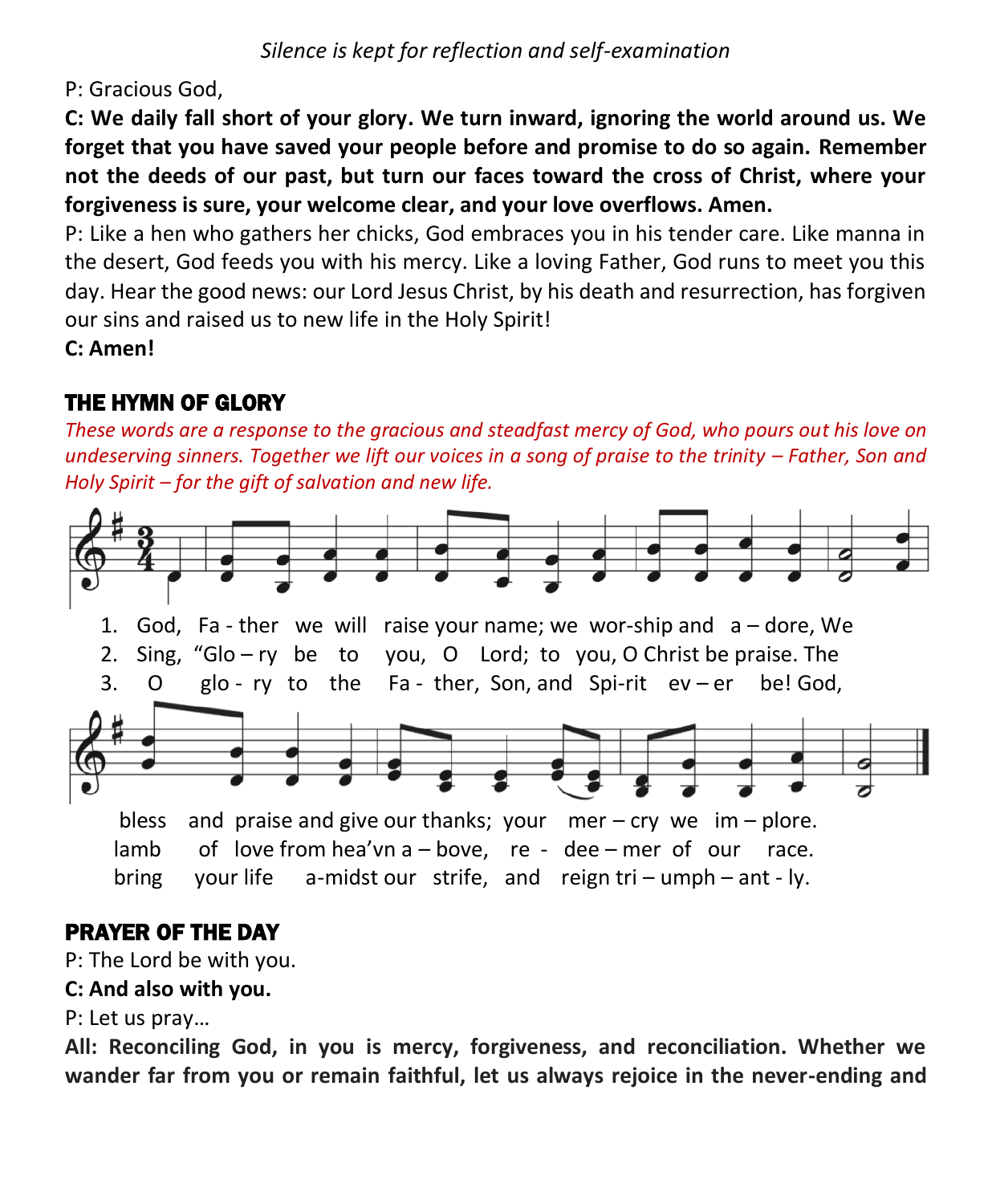**limitless outpouring of your compassion and forgiveness for repentant sinners; through Jesus Christ, our Lord. Amen.**

#### CHILDREN'S SERMON

# FIRST READING: Isaiah 12:1-6 (ESV)

*The prophet Isaiah reminded the Israelites that God is their strength, salvation, and song. Thus they are give thanks and praise, singing joyfully to the Lord who sustains them.* 

<sup>1</sup>You will say in that day: "I will give thanks to you, O Lord, for though you were angry with me, your anger turned away, that you might comfort me. <sup>2</sup> "Behold, God is my salvation; I will trust, and will not be afraid; for the Lord God is my strength and my song, and he has become my salvation." <sup>3</sup>With joy you will draw water from the wells of salvation. <sup>4</sup>And you will say in that day: "Give thanks to the Lord, call upon his name, make known his deeds among the peoples, proclaim that his name is exalted. <sup>5</sup> "Sing praises to the Lord, for he has done gloriously; let this be made known in all the earth. <sup>6</sup>Shout, and sing for joy, O inhabitant of Zion, for great in your midst is the Holy One of Israel."

R: The Word of the Lord.

**C: Thanks be to God!** 

# RESPONSIVE READING: Psalm 32 (ESV)

*This psalm tells of sinfulness, confession, contrition, and repentance all of which end in the gift of God's forgiveness. The mercy and forgiveness bestowed upon us is regarded as blessing.* 

R: Blessed is the one whose transgression is forgiven, whose sin is covered.

#### **C: Blessed is the man against whom the Lord counts no iniquity, and in whose spirit there is no deceit.**

R: For when I kept silent, my bones wasted away through my groaning all day long.

**C: For day and night your hand was heavy upon me; my strength was dried up as by the heat of summer.**

R: I acknowledged my sin to you, and I did not cover my iniquity; I said, "I will confess my transgressions to the Lord," and you forgave the iniquity of my sin.

**C: Therefore let everyone who is godly offer prayer to you at a time when you may be found; surely in the rush of great waters, they shall not reach him.**

R: You are a hiding place for me; you preserve me from trouble; you surround me with shouts of deliverance.

**C: I will instruct you and teach you in the way you should go; I will counsel you with my eye upon you.**

R: Be not like a horse or a mule, without understanding, which must be curbed with bit and bridle, or it will not stay near you.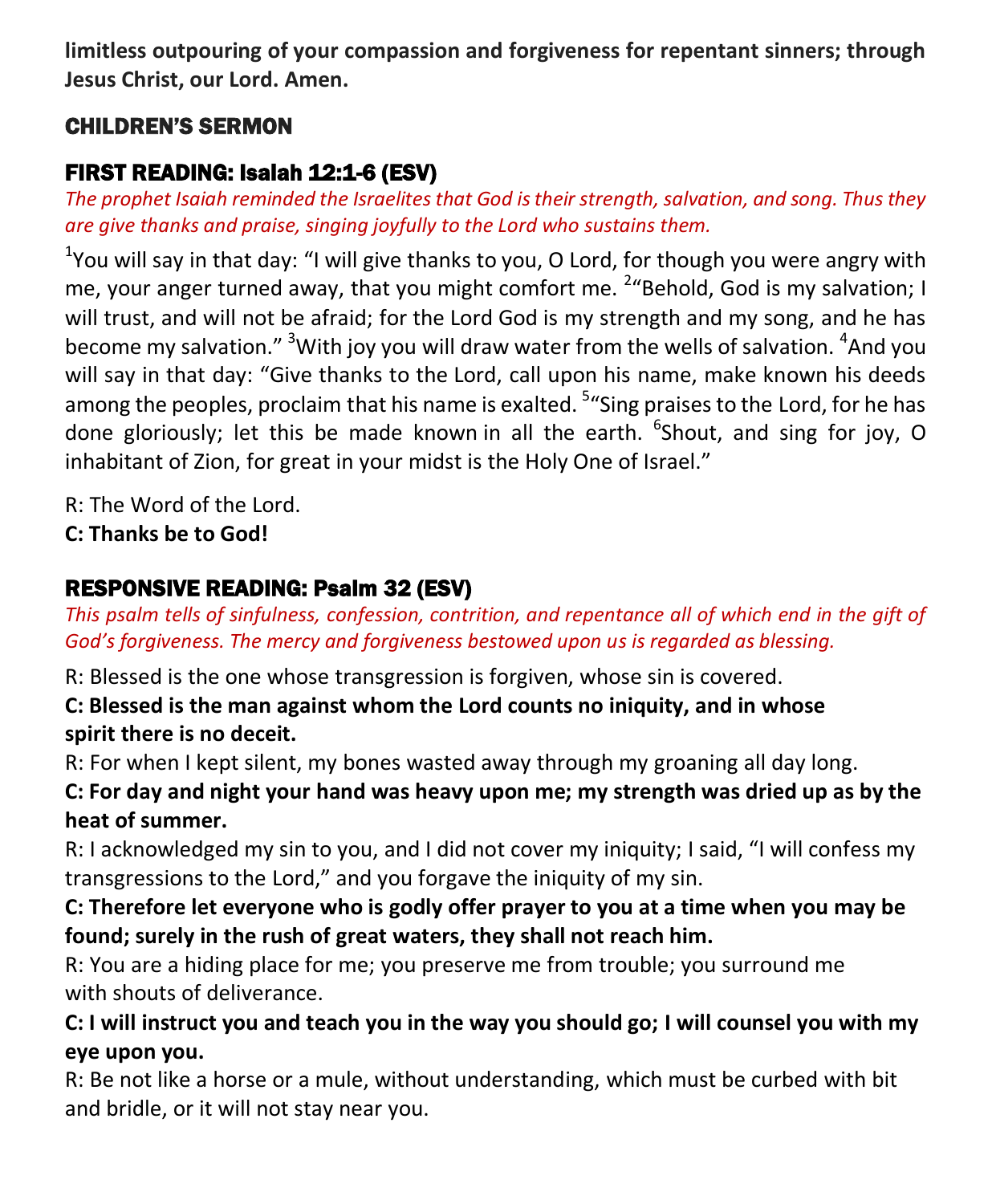#### **C: Many are the sorrows of the wicked, but steadfast love surrounds the one who trusts in the Lord.**

R: Be glad in the Lord, and rejoice, O righteous, and shout for joy, all you upright in heart!

R: The Word of the Lord.

**C: Thanks be to God!** 

# SECOND READING: 2 Corinthians 5:16-21 (ESV)

*Paul wrote to the church in Corinth reminding them that they have been baptized into Christ and "made new" all through God's reconciling work in Christ. Having received the ministry of reconciliation we have also been entrusted with the message of God's reconciling work.* 

 $16$ From now on, therefore, we regard no one according to the flesh. Even though we once regarded Christ according to the flesh, we regard him thus no longer. <sup>17</sup>Therefore, if anyone is in Christ, he is a new creation. The old has passed away; behold, the new has come.  $^{18}$ All this is from God, who through Christ reconciled us to himself and gave us the ministry of reconciliation;  $^{19}$ that is, in Christ God was reconciling the world to himself, not counting their trespasses against them, and entrusting to us the message of reconciliation. <sup>20</sup>Therefore, we are ambassadors for Christ, God making his appeal through us. We implore you on behalf of Christ, be reconciled to God.  $21$  For our sake he made him to be sin who knew no sin, so that in him we might become the righteousness of God.

R: The Word of the Lord. **C: Thanks be to God!** 



# THE GOSPEL ACCLAMATION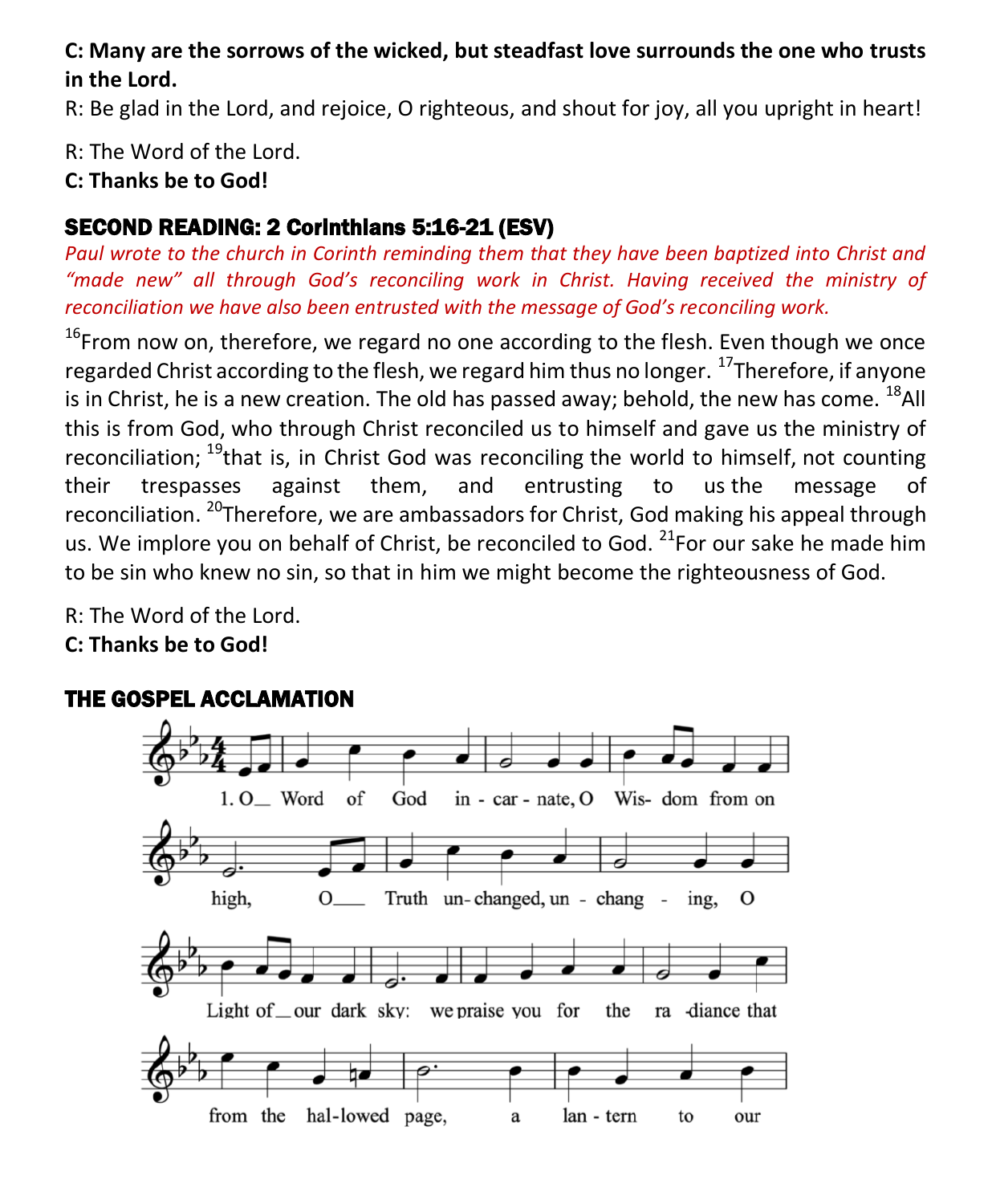

#### GOSPEL READING: Luke 15:1-3, 11-32 (ESV)

P: The Holy Gospel according to Saint Luke, the 15<sup>th</sup> Chapter.

#### **C: Glory to you, O Lord!**

 $<sup>1</sup>$ Now the tax collectors and sinners were all drawing near to hear him.  $<sup>2</sup>$ And the Pharisees</sup></sup> and the scribes grumbled, saying, "This man receives sinners and eats with them." <sup>3</sup>So he told them this parable:  $^{11}$  And he said, "There was a man who had two sons.  $^{12}$  And the younger of them said to his father, 'Father, give me the share of property that is coming to me.' And he divided his property between them.  $^{13}$ Not many days later, the younger son gathered all he had and took a journey into a far country, and there he squandered his property in reckless living.  $14$ And when he had spent everything, a severe famine arose in that country, and he began to be in need.  $^{15}$ So he went and hired himself out to one of the citizens of that country, who sent him into his fields to feed pigs.  $^{16}$ And he was longing to be fed with the pods that the pigs ate, and no one gave him anything.  $17"$ But when he came to himself, he said, 'How many of my father's hired servants have more than enough bread, but I perish here with hunger!  $^{18}$ I will arise and go to my father, and I will say to him, "Father, I have sinned against heaven and before you.  $^{19}$ I am no longer worthy to be called your son. Treat me as one of your hired servants."<sup>20</sup> And he arose and came to his father. But while he was still a long way off, his father saw him and felt compassion, and ran and embraced him and kissed him.  $^{21}$ And the son said to him, 'Father, I have sinned against heaven and before you. I am no longer worthy to be called your son.<sup>' 22</sup>But the father said to his servants, 'Bring quickly the best robe, and put it on him, and put a ring on his hand, and shoes on his feet.  $^{23}$ And bring the fattened calf and kill it, and let us eat and celebrate.  $^{24}$ For this my son was dead, and is alive again; he was lost, and is found.' And they began to celebrate.  $25^{\prime\prime}$ Now his older son was in the field, and as he came and drew near to the house, he heard music and dancing.  $^{26}$ And he called one of the servants and asked what these things meant.  $^{27}$ And he said to him, 'Your brother has come, and your father has killed the fattened calf, because he has received him back safe and sound.<sup>' 28</sup>But he was angry and refused to go in. His father came out and entreated him,  $^{29}$ but he answered his father, 'Look, these many years I have served you, and I never disobeyed your command, yet you never gave me a young goat, that I might celebrate with my friends.  $30$ But when this son of yours came, who has devoured your property with prostitutes, you killed the fattened calf for him!' <sup>31</sup>And he said to him, 'Son, you are always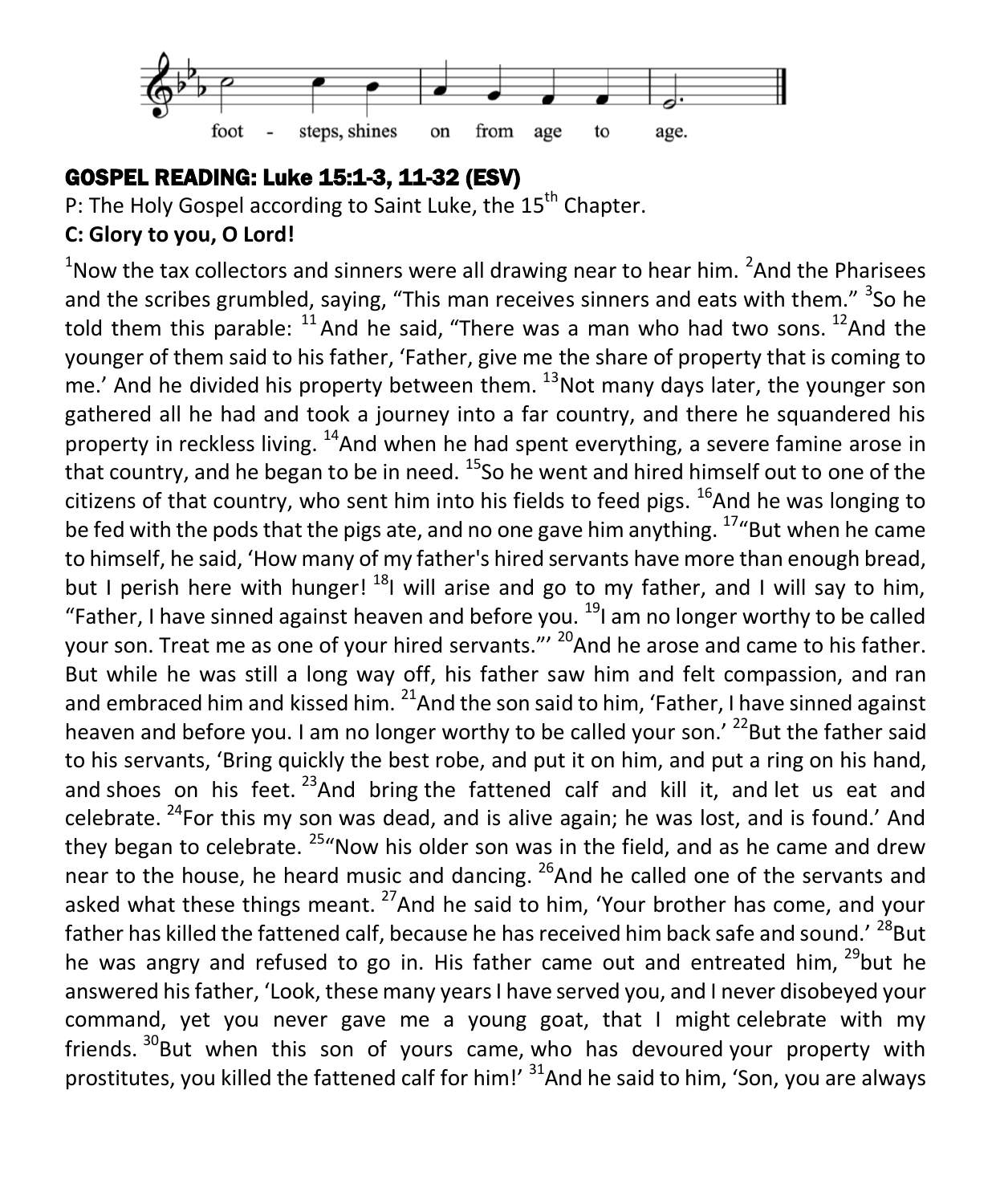with me, and all that is mine is yours.  $^{32}$  t was fitting to celebrate and be glad, for this your brother was dead, and is alive; he was lost, and is found.'"

P: This is the Gospel of our Lord!

**C: Praise to you, O Christ!** 

# **SERMON**

# HYMN OF THE DAY: What Wondrous Love…………………………………..RECLAIM No. 254

# OFFERING *and* OFFERING RESPONSE

*As the usher brings forward the offering,* please stand to *sing:*



# THE APOSTLES' CREED

*Having heard the Word of God, we respond with these words. By confessing one of the Church's most ancient and historic creeds, we express our unity in the faith; the same faith the universal body of Christ has confessed throughout countless generations of believers.* 

**I believe in God the Father almighty, creator of heaven and earth.**

**I believe in Jesus Christ, his only Son our Lord. He was conceived by the power of the Holy Spirit, and born of the virgin Mary. He suffered under Pontius Pilate, was crucified, died, and was buried. He descended into hell. On the third day he rose again. He ascended into heaven, and is seated at the right hand of the Father. He will come again to judge the living and the dead.**

**I believe in the Holy Spirit, the holy Christian Church, the communion of saints, the forgiveness of sins, the resurrection of the body, and the life everlasting. Amen**

# CHOIR ANTHEM: Come Ye Sinners, Poor and Needy (Arr: Gordon Young)

# PRAYERS OF THE PEOPLE

Each petition ends with the words *Lord, in your mercy*. Respond by saying *Hear our prayer.*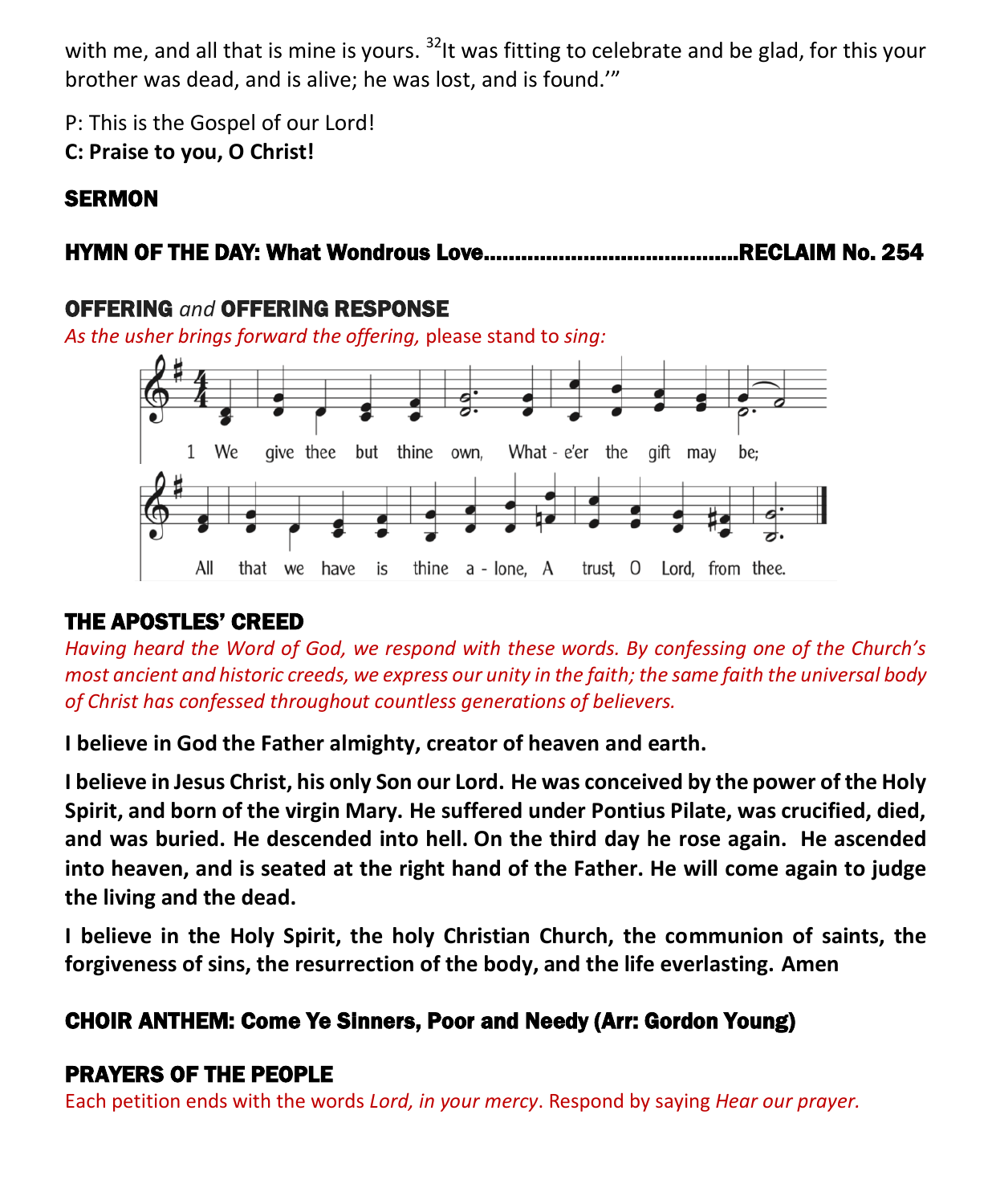#### LORD'S PRAYER

**C: Our Father, who art in heaven, hallowed be thy name, thy kingdom come, thy will be done, on earth as it is in heaven. Give us this day our daily bread; and forgive us our trespasses, as we forgive those who trespass against us; and lead us, not into temptation, but deliver us from evil. For thine is the kingdom, and the power, and the glory, forever and ever. Amen.**

#### BENEDICTION

SENDING HYMN: Beneath the Cross of Jesus……………………………..RECLAIM No. 142

\_\_\_\_\_\_\_\_\_\_\_\_\_\_\_\_\_\_\_\_\_\_\_\_\_\_\_\_\_\_\_\_\_\_\_\_\_\_\_\_\_\_\_\_\_\_\_\_\_\_\_\_\_\_\_\_\_\_\_\_\_\_\_\_\_\_\_\_\_\_\_\_

#### DISMISSAL

P: Go in peace, loving and serving in the name of our crucified and risen Lord. **C: Thanks be to God!**

#### **POSTLUDE**

#### COPYRIGHT

*Portions of today's service were written by Rev. Cathy Ammlung*

#### THIS WEEK AT RESURRECTION LUTHERAN

| Sunday    | Mar. 27 | 9:30am             | Worship                |
|-----------|---------|--------------------|------------------------|
|           |         | 10:30am            | Fellowship             |
| Monday    | Mar. 28 | 10:00am            | <b>Morning Prayer</b>  |
| Wednesday | Mar. 30 | Noon               | Lectionary Lunch       |
|           |         | 5:30pm             | Choir Rehearsal        |
|           |         | 6:15 <sub>pm</sub> | Midweek Lenten Soup    |
|           |         | 7:00pm             | Midweek Lenten Worship |
| Thursday  | Mar. 31 | 8:00am             | Men's Bible Study      |
| Sunday    | Apr. 3  | 9:30am             | Worship                |
|           |         | 10:30am            | Fellowship             |